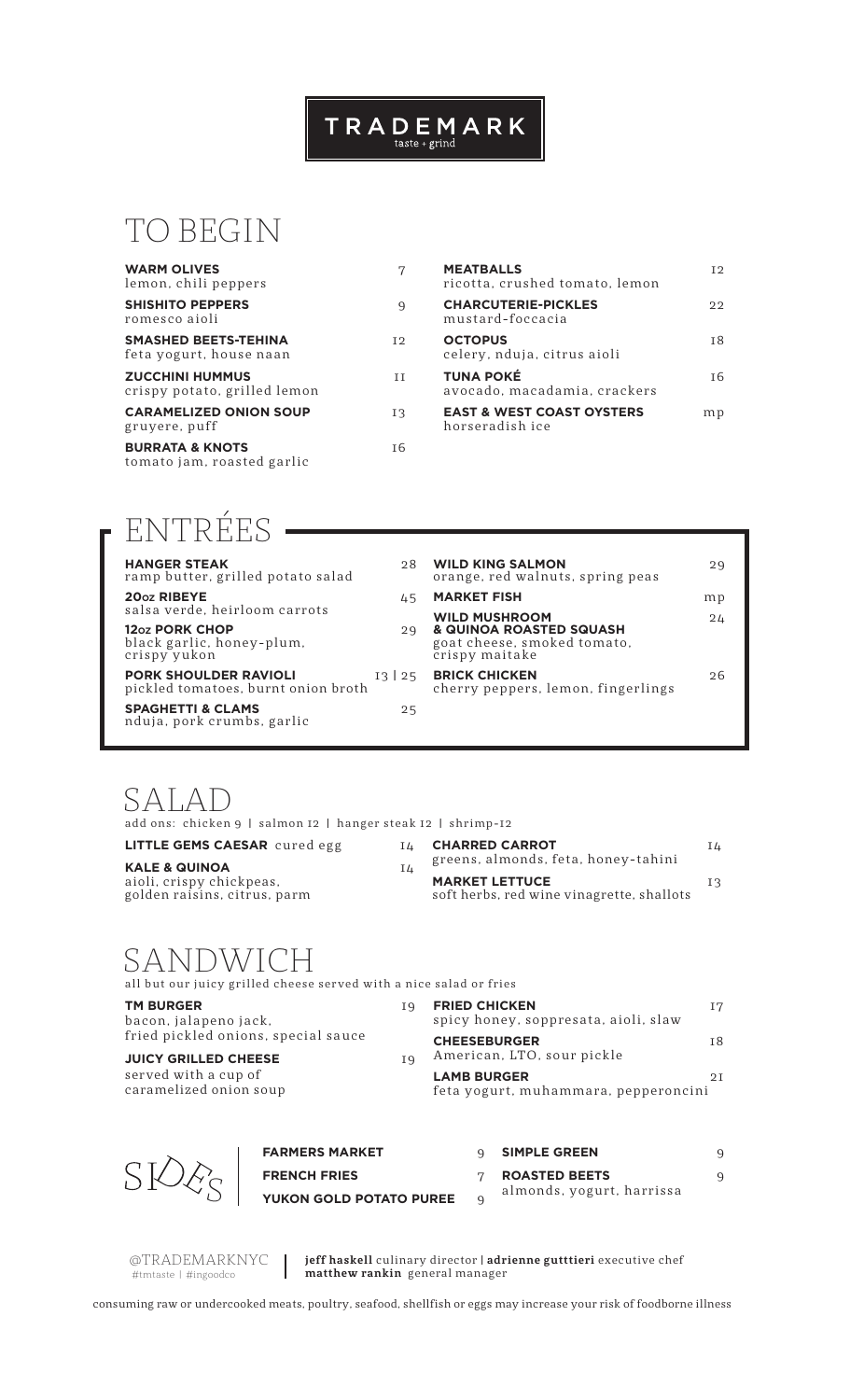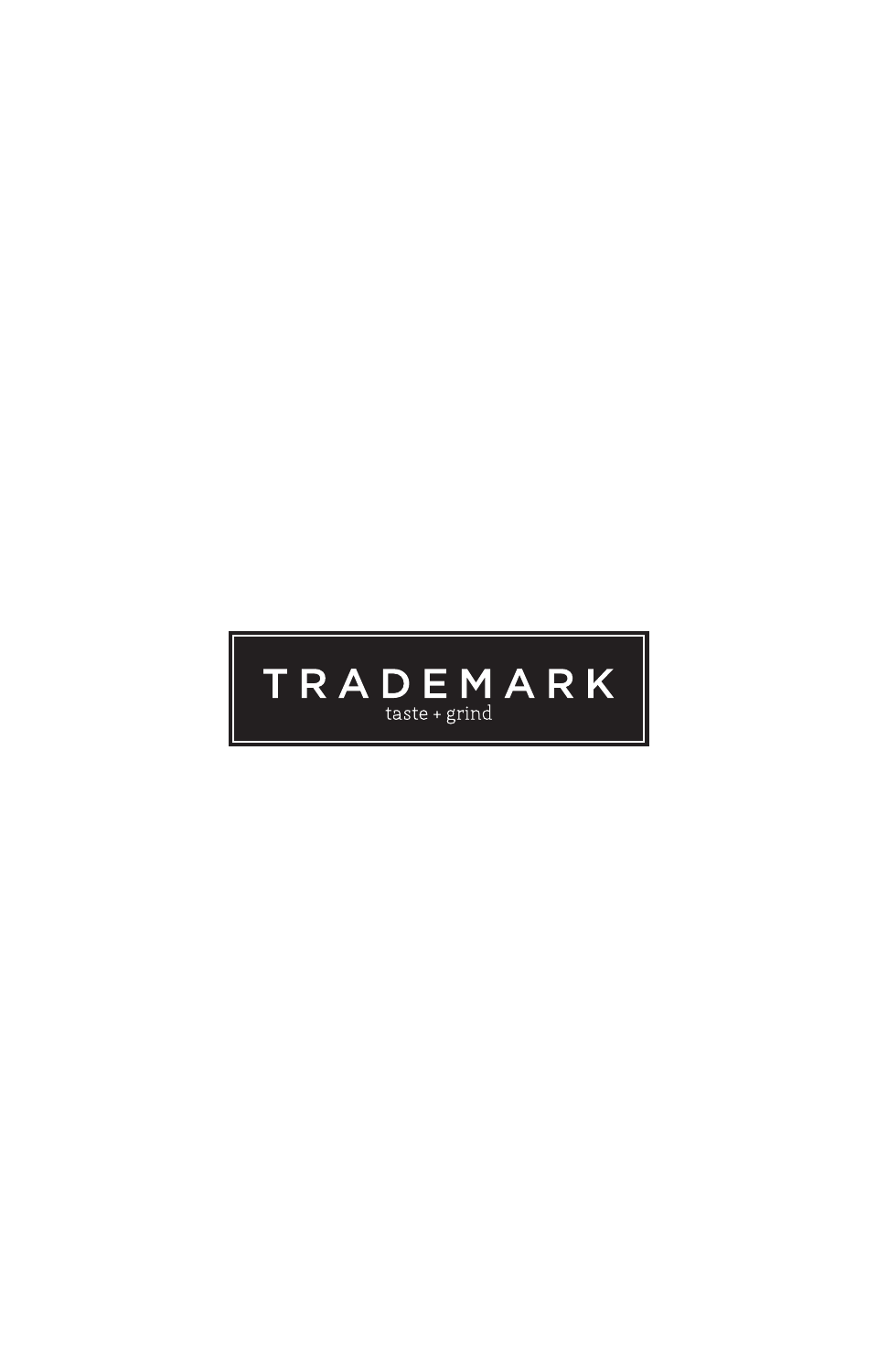## C O C K T A I L S 14

#### **HOLA FROM THE OTHER SIDE**

milagro tequila, creme de cassis, sandemans, lime, coconut

#### **HAVE A THINK**

rittenhouse rye, drambuie, amontillado sherry, honey, bitters

#### **TALL ORDER**

illegal mezcal, tromba reposado, lemon juice, green tea, tonic, tiki bitters

#### **MORNING BUZZ**

tin cup whiskey, trademark grind, jäger spice, orgeat

#### **HANGIN' AROUND**

monkey shoulder whisky, cynar, punt e mes, carpano antica, chocolate mole bitters

#### **FLYING HIGH**

hangar I vodka, lemon. chareau, cucumber

#### **THE CROONER**

don q gold rum, frangelico, cherry jam, lime, tiki bitters, egg white

#### **ANYTHING GOZE**

spring 44 gin, campari, pamplemousse, lemon, goze beer

#### **QUICK DRAW**

hendricks gin, wölffer estate verjus, lemon grappa, aged vermouth, sparkling rosé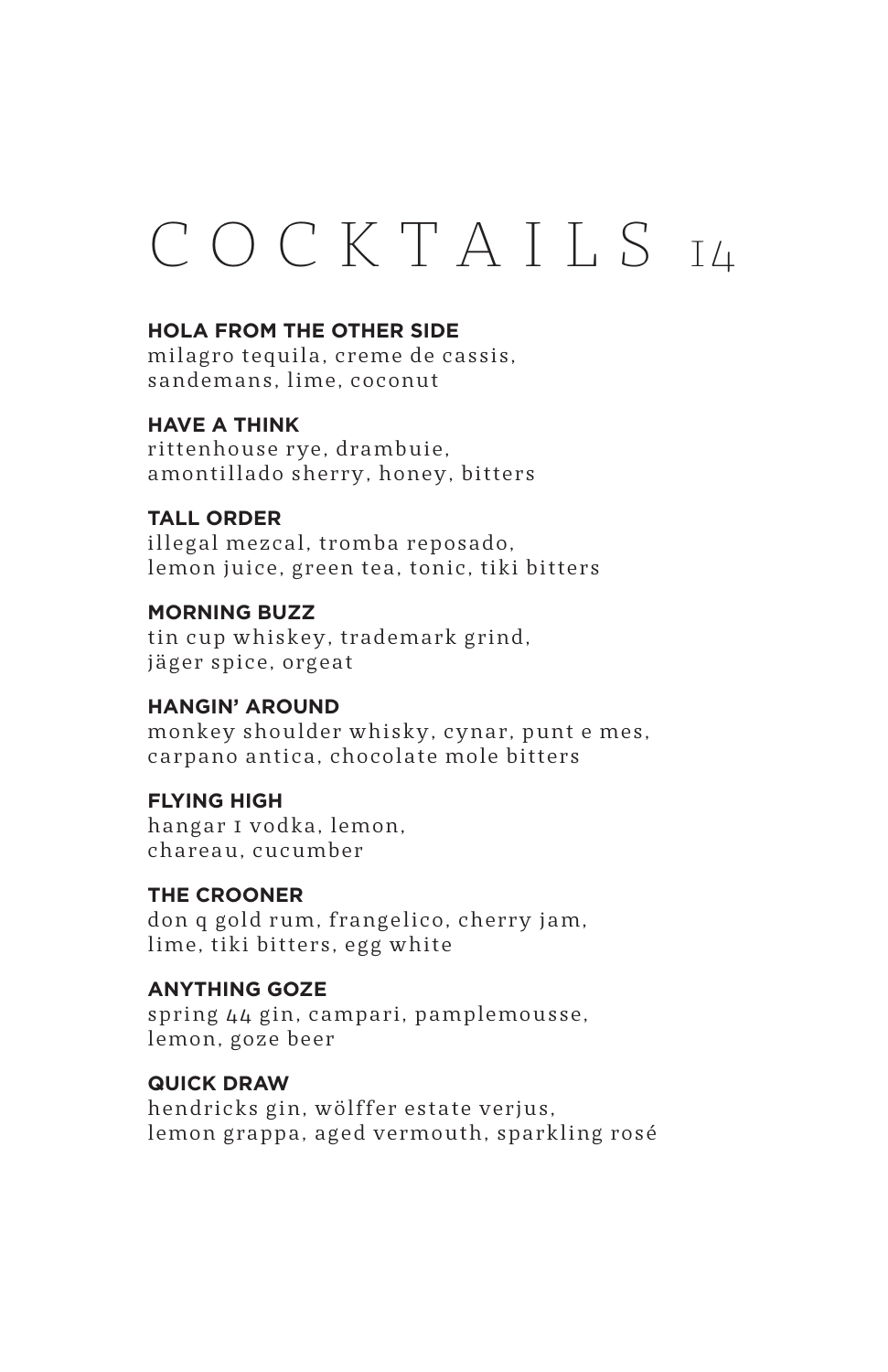# WINE

| SPARKLING + ROSE                                | $gls$   btl  |
|-------------------------------------------------|--------------|
| <b>PROSECCO</b> primaterra nv   it              | $II \mid 42$ |
| ROSÉ michelle brut nv   ca                      | $12 \mid 44$ |
| ROSÉ sierra cantabria 2014   rioja, sp          | 9   35       |
| <b>GRENACHE ROSE</b> notorious pink 2014   fr   | 58           |
| <b>CHAMPAGNE</b> gosset brut excellence nv   fr | 135          |
| <b>CHAMPAGNE ROSÉ</b> gosset grand brut nv   fr | <b>I70</b>   |
| <b>CHAMPAGNE</b> dom perignon cuvee 2006   fr   | 345          |

### WHITE

| <b>VINHO BLANCO</b> orison pipa 2014   alentejo, pt        | 10   39      |
|------------------------------------------------------------|--------------|
| REISLING red tail ridge 2014   ny                          | $II \mid 42$ |
| <b>CHARDONNAY</b> pere & fils 2011   macon villages, fr    | $12 \mid 46$ |
| <b>SAUVIGNON BLANC</b> tablelands 2015   martinborough, nz | 13   49      |
| <b>CHARDONNAY</b> babich unoaked 2014   nz                 | 44           |
| <b>SOAVE</b> tamellini 2014   it                           | 48           |
| ALBARIÑO granbazan 2014   sp                               | 54           |
| <b>GRÜNER VELTLINER</b> weingut hirsch 2014 au             | 58           |
| <b>SAUVIGNON BLANC</b> cade 2014   napa valley, ca         | 68           |
| <b>MEURSAULT</b> bouchard pere & fils 2011   fr            | IO5          |

gls | btl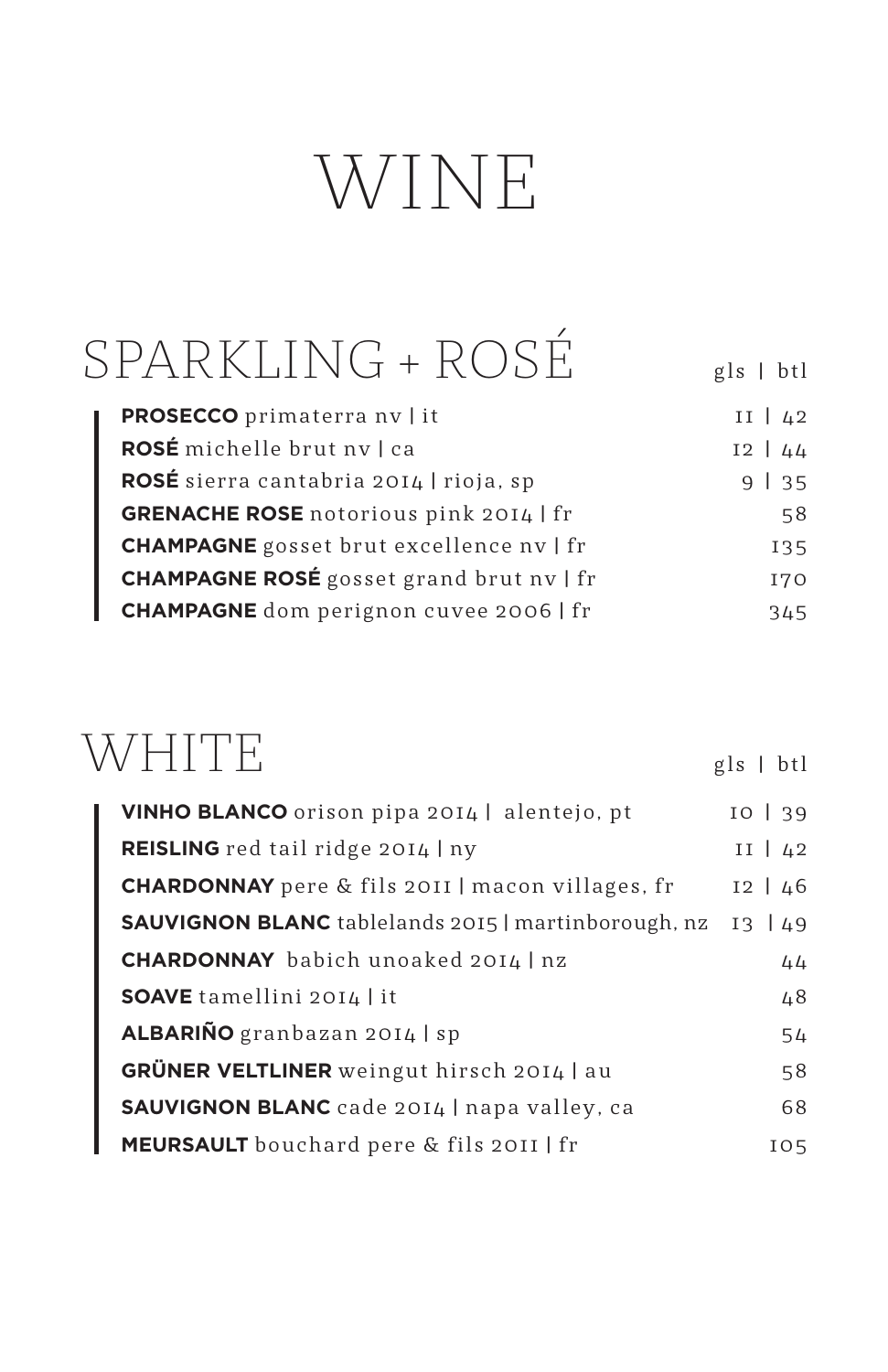# WINE

|                                                                             |  | $gls$   btl  |
|-----------------------------------------------------------------------------|--|--------------|
| <b>MALBEC</b> domaine bousquet riserva 2013   ar                            |  | $IO$   $38$  |
| RIOJA bodegas muriel 2012   crianza, sp                                     |  | $12 \mid 46$ |
| <b>CHIANTI CLASSICO</b> badia a coltibouno 2013   it                        |  | $13 \mid 39$ |
| PINOT NOIR primarius 2013   or                                              |  | $13 \mid 49$ |
| <b>CABERNET SAUVIGNON</b> layer cake 2013 'the beast'   ca                  |  | $15 \mid 75$ |
| <b>BORDEAUX BLEND</b> columbia crest h3 2012   wa                           |  | 42           |
| JUMILLA juan gil 2013   monastrell, sp                                      |  | 52           |
| <b>MERITAGE RESERVE</b> sheldrake point 2012   ny                           |  | 65           |
| PINOT NOIR gothic nevermore 2013   or                                       |  | 72           |
| <b>BOURDEAUX</b> chateau la grangere 2012   saint-emilion, fr               |  | 78           |
| <b>GIGONDAS</b> oratorio 2011   fr                                          |  | 84           |
| <b>RHONE BLEND</b><br>chateau nomad 2012 'the gitan'   calaveros county, ca |  | 88           |
| <b>MONTEPULCIANO D'ABRUZZO marina cveti 2011   it</b>                       |  | 95           |
| <b>CHASSAGNE-MONTRACHET</b> domaine paul pillot 2013   fr                   |  | 105          |
| <b>CABERNET SAUVIGNON</b> ramey 2012   napa valley, ca                      |  | <b>I25</b>   |
| <b>BRUNELLO DI MONTALCINO</b> la manella 2010   it                          |  | 135          |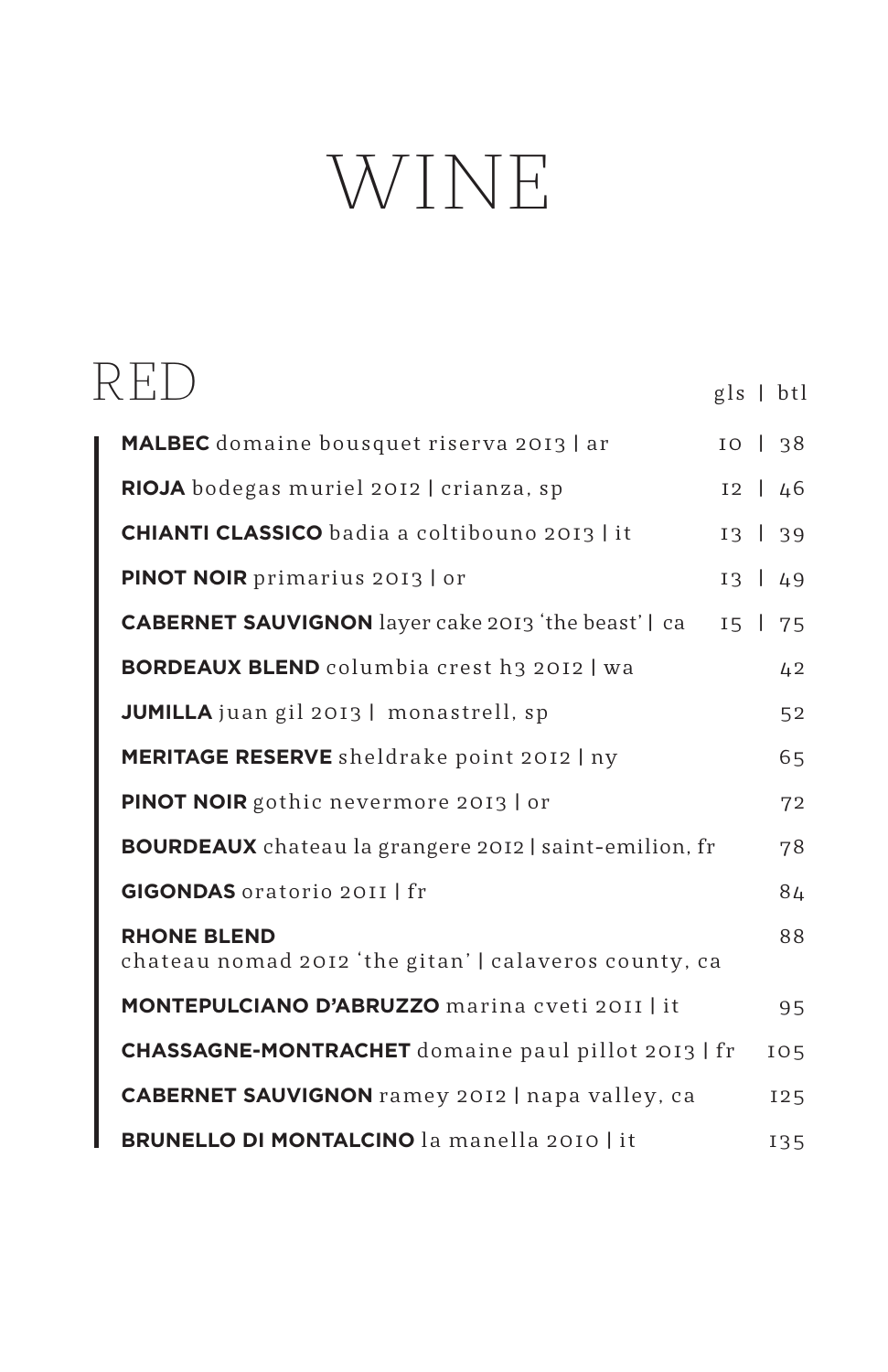### BEER

| <b>CAPTAIN LAWRENCE 'CAPTAIN'S KOLSCH'</b><br>light malt, light fruit, summer profile                         | 7 |
|---------------------------------------------------------------------------------------------------------------|---|
| somewhere between a lager and an ale                                                                          |   |
| <b>KEEGANS ALES 'MOTHER'S MILK'</b><br>rich, smooth - oatmeal and chocolate notes                             | 8 |
| <b>DOWN EAST CIDER</b>                                                                                        | 7 |
| new york cider, semi-dry<br>bright and crisp with some sweetness                                              |   |
| <b>KELSO NUT BROWN LAGER</b><br>toasted nutty, malty - baking spice notes                                     | 7 |
| <b>SIERRA NEVADA OTRA VEZ</b><br>grapefruit sourness, prickly pear cactus,<br>super refreshing, light bodied  | 7 |
| <b>ALLAGASH WHITE</b><br>coriander, orange, fruity - very aromatic                                            | 8 |
| <b>GOOSE ISLAND 'GOOSE IPA'</b><br>fruity, citrusy, long hoppy finish<br>medium bitterness                    | 7 |
| <b>10 BARREL 'SINISTER BLACK'</b><br>sessionable, light-bodied dark beer<br>no bitterness, some roasted notes | 7 |
| <b>BUDWEISER</b><br>light, malt and rice body<br>faint sweetness                                              | 6 |
| <b>BUD LIGHT</b><br>crisp, light, refreshing american pale lager                                              | 6 |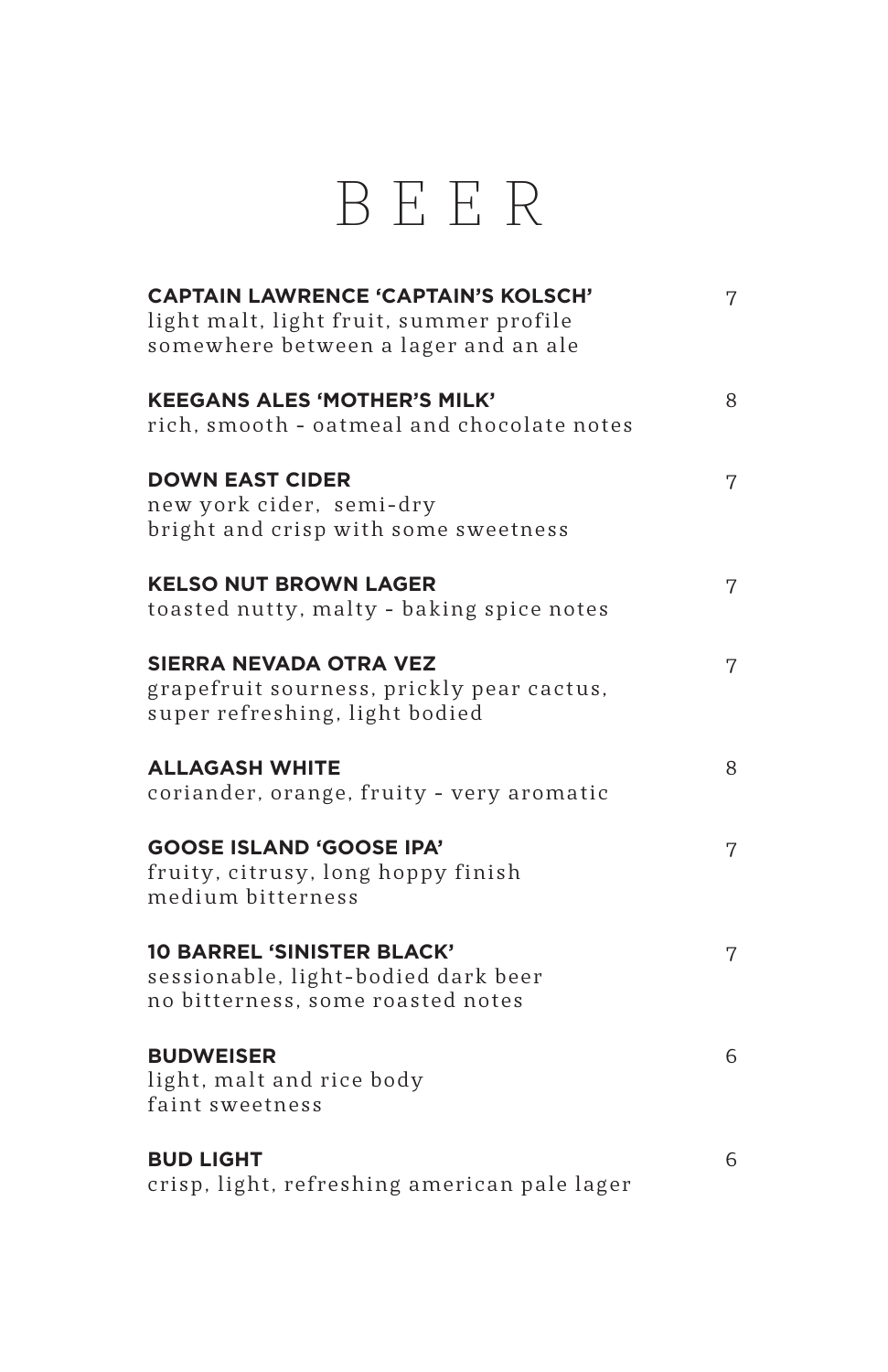### DESSERT COCKTAILS

**THE BLIND ABBOT** 14 tullamore dew, galliano ristretto, trademark grind, cinnamon, cream

**COGNAC OLD FASHIONED** 15 pierre ferrand 1840 cognac, benedictine, demerara, bitters ginger, sherry, mole bitters

#### **GRASSHOPPER** 14

fords gin, creme de cacao, creme de menthe, vanilla. cream

#### **BOILER ROOM** 13

santa teresa 1796, cynar,

### F O R T I F I E D & DESSERT WINES

| <b>AMONTILLADO SHERRY</b>                                      | I O                             |
|----------------------------------------------------------------|---------------------------------|
| <b>OLOROSSO SHERRY</b>                                         | I O                             |
| <b>FINO SHERRY</b>                                             | I O                             |
| <b>MANZANILLA SHERRY</b>                                       | TO.                             |
| <b>PEDRO XIMENEZ SHERRY</b>                                    | I O                             |
| <b>SANDEMANS PORTO FOUNDERS RESERVE</b>                        | H                               |
| <b>TAYLOR FLADGATE</b> porto 10 year tawny                     | I <sub>2</sub>                  |
| <b>TAYLOR FLADGATE</b> porto 20 year tawny                     | I 6                             |
| TAYLOR FLADGATE porto 30 year tawny                            | 26                              |
| <b>TAYLOR FLADGATE</b> porto 40 year tawny                     | 48                              |
| <b>WAGNER VINEYARDS</b><br>ice riesling, finger lakes, ny 2012 | $16 \mid 58 \ (375 \text{ ml})$ |
| <b>CHATEAU ROUMIEU</b><br>sauternes, bordeaux, fr 2010         | $18$   70 (375 ml)              |

### AMARI

| <b>MARO MONTENEGRO</b> | T O | <b>CIO CIARO</b>     | TΩ  |
|------------------------|-----|----------------------|-----|
| <b>AVERNA</b>          |     | TO <b>CYNAR</b>      | TΩ  |
| <b>BRANCA-MENTHA</b>   | T O | <b>FERNET BRANCA</b> | TΩ  |
| <b>CARDAMARO</b>       | T O | <b>JAGERMEISTER</b>  | TΩ. |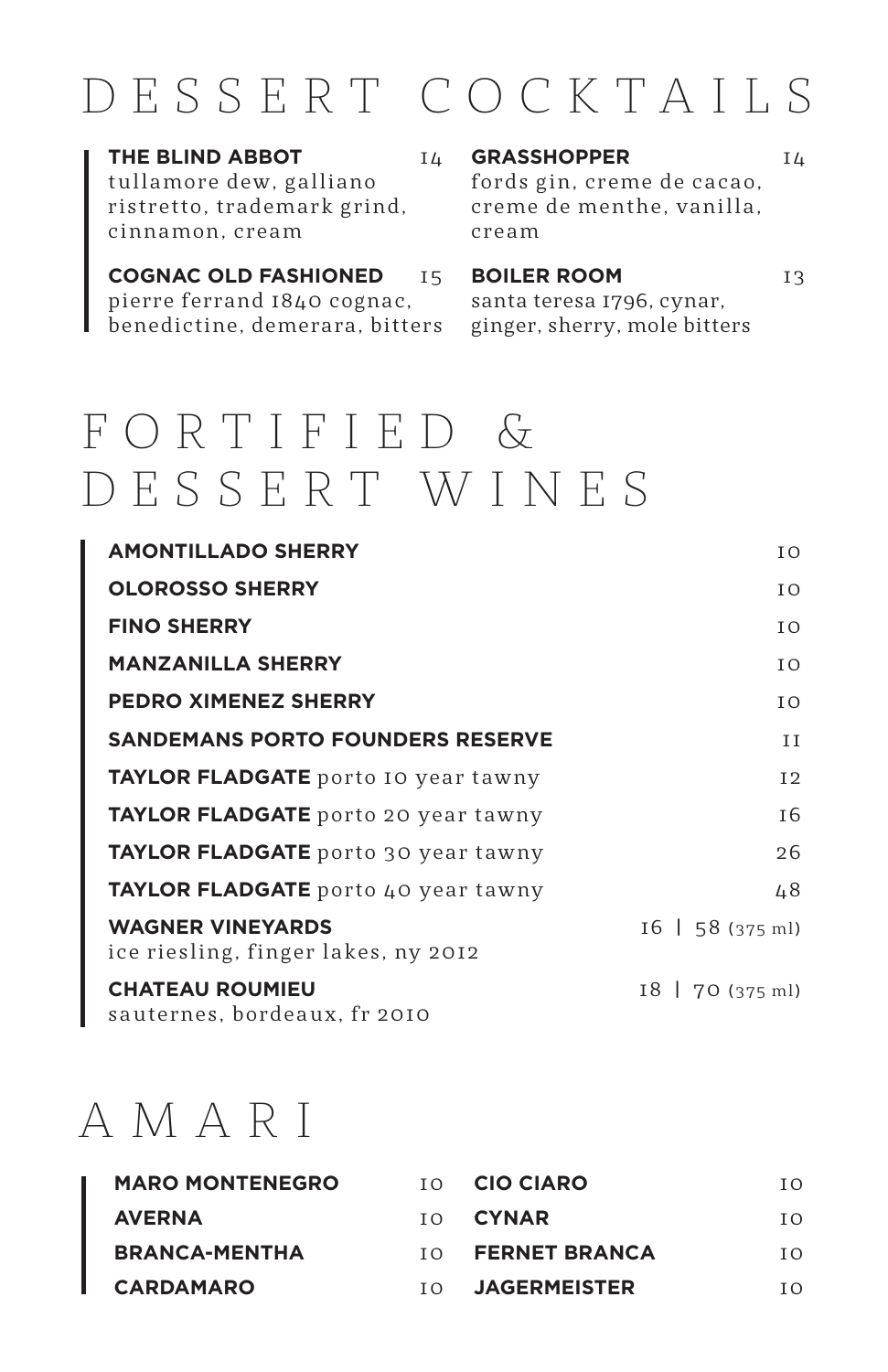## DESSERT 9

#### **S'MORES DOUGHNUTS**

**PEANUT BUTTER CARAMEL POPCORN** 

**HOT FUDGE SUNDAE**

**THE DAILY SLICE** 

**BUTTERSCOTCH POTS DE CRÈME** cultured butter caramel, almond sugar cookie

**AFFOGATO** add a shot of Fernet Menta +9

**DAILY SELECTION OF SORBET & GELATO**



| <b>DOUBLE ESPRESSO</b> seasonal blend                                  | Δ.          |
|------------------------------------------------------------------------|-------------|
| <b>ESPRESSO &amp; MILK</b><br>grass-fed cow's milk $(4.5, 6, \&$ 100z) | 5   5.5   6 |
| <b>HOT COFFEE</b> seasonal single origin                               | 4           |
| <b>ICED COFFEE</b> japanese style, seasonal blend                      | 4           |
| LOOSE LEAF TEA black, oolong, green, or herbal                         | 4.5         |
| <b>ICED TEA</b> cold brewed black tea                                  | 4.5         |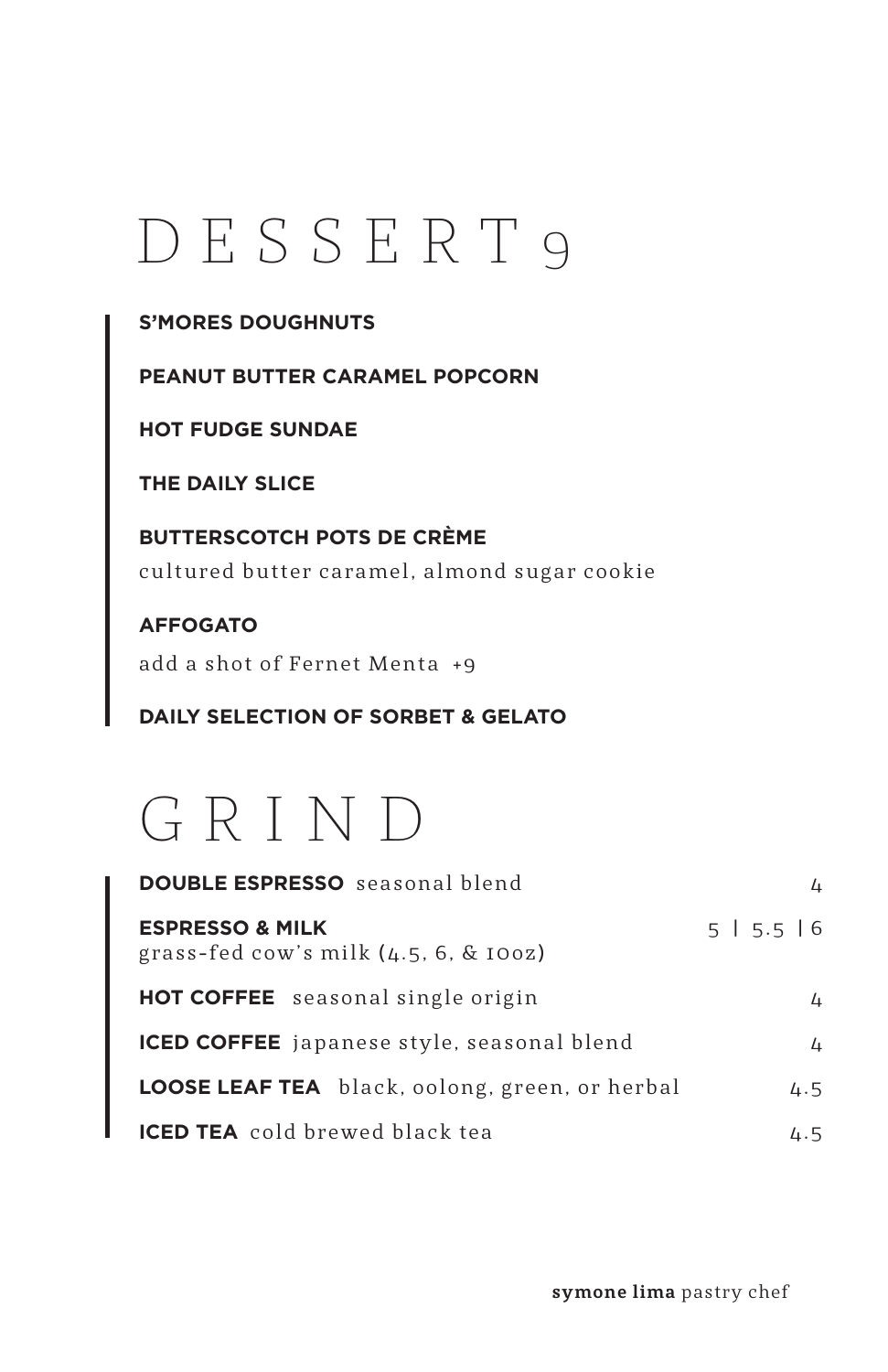# JOIN US AT OUR SISTER VENUES

### **PARK AVENUE TAVERN**

NEW YORK CITY

**99 PARK AVE. (AT 39TH ST.) | PARKAVENUETAVERNNYC.COM | 212.867.4484** the quintessential american bar and restaurant

steps away from grand central station, park avenue tavern centers around a combination of classic new york city elegance and over-the-top hospitality



#### **64 W 39TH ST, NYC | PARKERANDQUINNNYC.COM | 212.729.0277**

called "inherently new york with global appeal," parker & quinn is the signature restaurant at the refinery hotel

serving breakfast, lunch, dinner and cocktails in a nostalgic and rich atmosphere, parker and quinn features classic, new york city design touches that span from the 1900's to today



#### **63 W 38TH ST, NYC | REFINERYROOFTOPNYC.COM | 212.729.0277**

open year-round and nestled among the giants of the new york city skyline, the refinery rooftop hosts a rotating mix of big name and up-and-coming talent from the city and around the world

take it from us: there's always something to see in the shadow of the empire state building